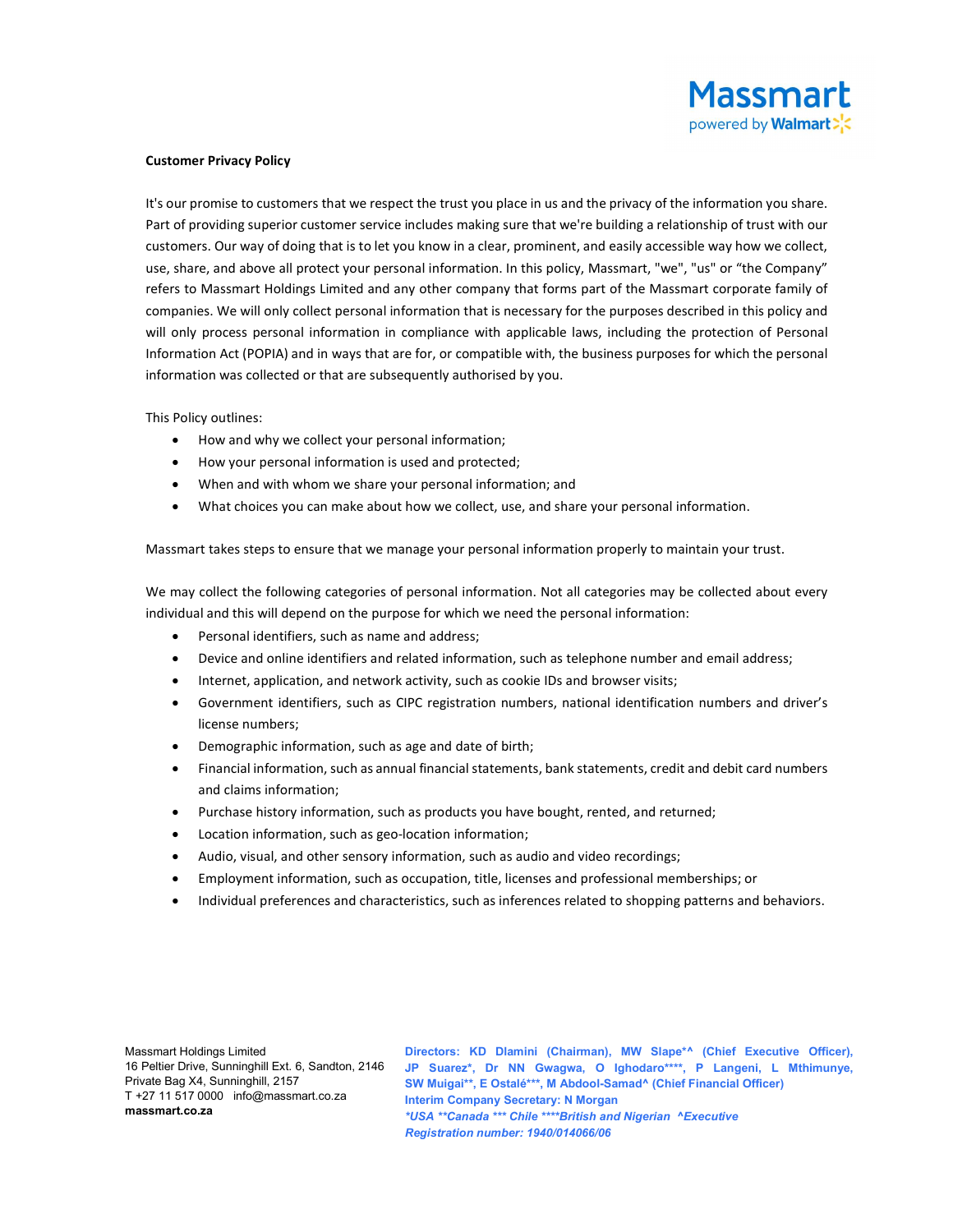## Collection of Personal Information

We collect information from you in a variety of ways. It may be:

- Provided directly by you;
- Collected from a device associated with you or your household;
- Collected through in-store technology;
- Collected from another company within our family of companies; or
- Collected from an external third-party source.

# Information Collected From a Device Associated With You

You passively provide us information through technology. Some of this information may be linked to you personally. This information helps our websites and mobile services work correctly and supports our customer marketing and analytics efforts – our work to understand our customers' needs and provide information about our products and services. Here are some examples:

- Device Information: We collect technical information when you visit our websites or use our mobile applications or services. This includes information such as Internet Protocol (IP) address, the type of mobile device you use, your device operating system and browser type, a unique device identifier, the address of referring websites, the path you take through our websites, and other information about your session on our websites.
- Browsing Information: We use our own and third-party technologies such as cookies, web beacons, and mobile device identifiers to collect information about the use of our websites and mobile services. We use these tools to provide an integrated and more personalized shopping experience for you. For example: cookies allow us to provide you relevant information as you use or return to our sites; web beacons allow us to know if a certain page was visited, an email was opened, or if ad banners on our websites and other sites were effective. Under certain circumstances, we permit third parties to collect information on our websites for their own business purposes using cookies, web beacons, iframes and similar technologies.
- Precise Device Location Information: We may collect information about your location when your device is set to provide location information.

# Information We Collect Through In-Store Technology

We may collect your personal information from technology we use in our stores, such as our facility cameras. We operate cameras in store for security and operational purposes, for example, to help us improve the design of our stores to better serve our customers.

#### Information We Collect From External Third-Party Sources

We receive information about you from other sources to help us correct or supplement our records, improve the quality or personalization of our services and marketing to you, and prevent or detect fraud. We collect personal information from consumer reporting agencies in conjunction with products or services that involve financial risk to Massmart, such as transactions in which Massmart extends you financing.

# Information Provided Directly by You

You actively share information with us in various ways in our stores and online. For example, you share information when you:

- Make an in-store or online purchase, or other transaction, with us;
- Create an account on one of our websites or mobile services;
- Use a gift registry or create a mobile shopping list;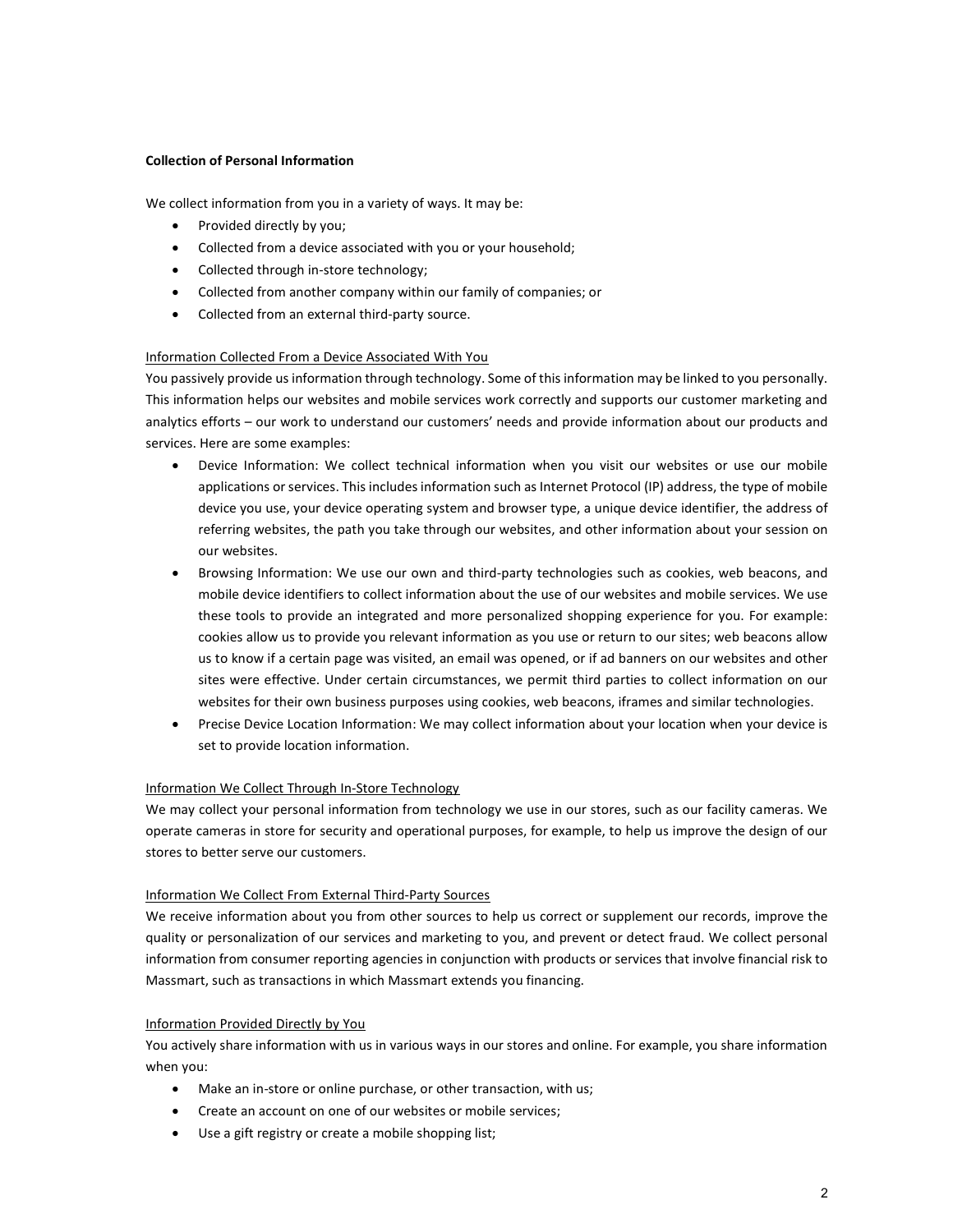- Participate in our programs,
- Conduct a transaction or request a service where we collect information (including when required by law);
- Request customer service or contact us;
- Post a review or comment on one of our social media pages, or post a rating, review or other usergenerated content on one of our websites or mobile services; and
- Participate in a contest, sweepstake, promotion, or survey.

All personal information that is supplied to the Company must be accurate, up-to-date, not misleading and complete in all respects. You undertake to immediately advise the Company of any changes to your personal information should any of these details change.

Our goal is to limit the information we collect to the information needed to support our business.

## Purpose for Collection of Personal Information

The information collected and processed by Massmart may be used for the following purposes:

- To fulfill your order or requests for services and provide customer service;
- To create and maintain your account;
- To conduct auditing and monitoring of transactions and engagement;
- To conduct marketing, personalization, and third-party advertising, subject always to your right at any time to opt out of such communication. If you want to remove your contact information from all lists and newsletters, please visit unsubscribe on the website (www.massmart.co.za);
- To protect the security and integrity of our websites, mobile services and our business, and help prevent fraud;
- To update our operational and technical functionality;
- To conduct business analysis, such as analytics, projections and identifying areas for operational improvement;
- To conduct research and development; or
- To fulfill our legal functions or obligations.

All Personal Information which you provide to the Company will be used and/or retained only for the purposes for which it is collected, whereafter it will be permanently destroyed. We will only retain personal information for longer than the purpose for which it was collected if it is required by law or where you have given consent for us to retain such information for an extended period.

# Sharing of Personal Information

All of the categories of personal information that we collect may be shared with other companies, including those within our corporate family, for a business purpose. We will not sell or rent your personal information for money. We may share your personal information in limited circumstances, such as to conduct our business, for other companies to offer you and administer your use of co-branded products, in the event all or a part of our business is merged, sold or reorganized, when legally required, as described below, or with your consent.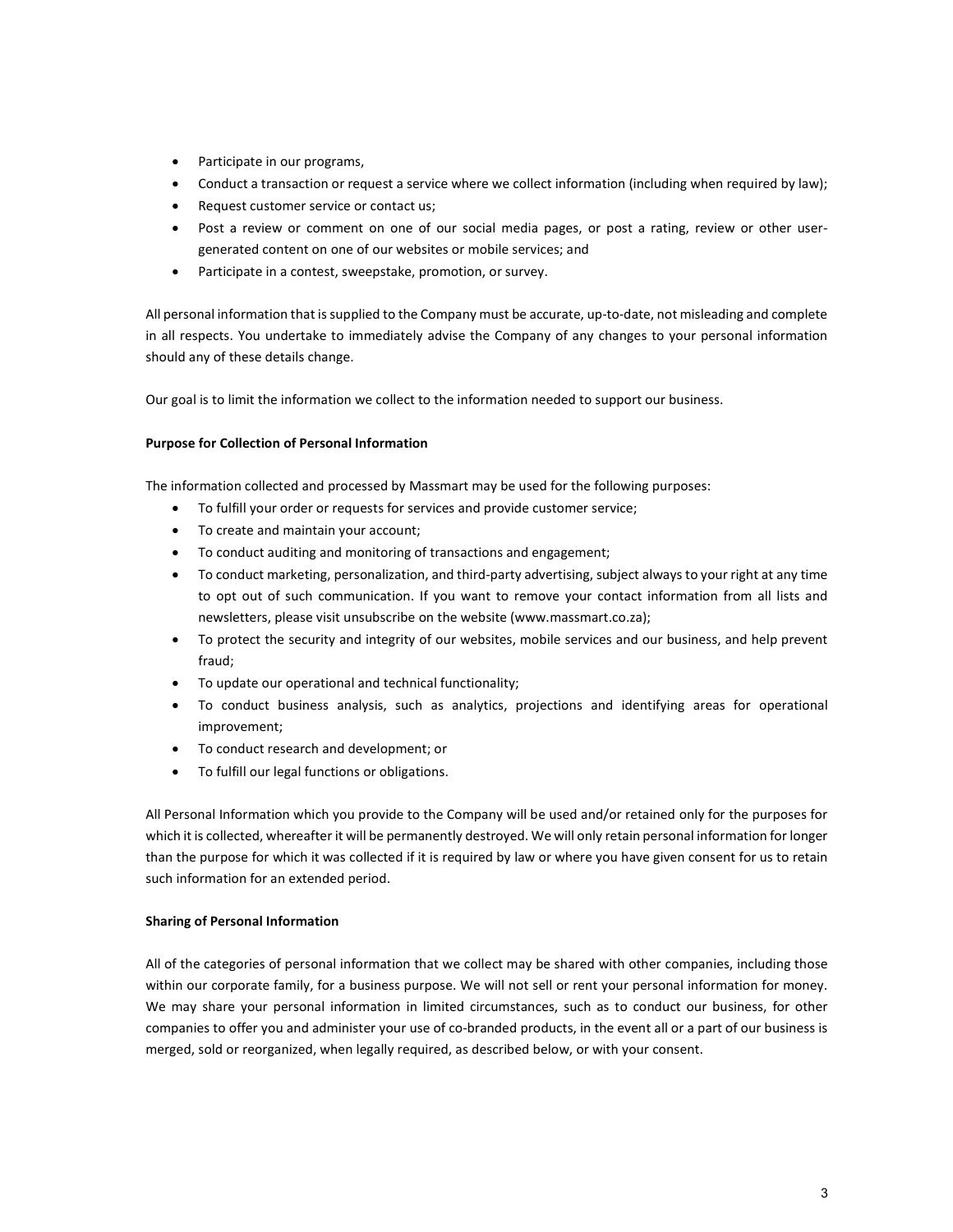We will not share your personal information outside of our corporate family of companies, except in the following circumstances:

- Service Providers- We share personal information about you with service providers that help with our business activities, including shipping vendors, billing and refund vendors, payment card processors, marketing and advertising vendors, and companies that help us improve our products and services. We require our service providers to keep your personal information secure. We do not allow our service providers to use or share your personal information for any purpose other than providing services on our behalf. Your personal information may be stored and processed by our service providers in the particular country or other locations where the service providers or Massmart maintain facilities.
- Co-Branded Products and Services- We may share your personal information with companies that offer cobranded products or services, such as our co-branded Massmart credit card. These companies are prohibited from using your personal information for purposes other than offering you, and administering your use of, these co-branded products and services.
- Legal Requirements and Protection of Our Company and Others- We may share your personal information in other special circumstances, which include situations when sharing is required by law, or we believe sharing will help to protect the safety, property, or rights of Massmart, our customers, our associates, or other persons. Examples include:
	- o Protecting the health or safety of customers;
	- o Addressing crimes committed on Massmart property;
	- o Identifying and addressing fraud or financial risk;
	- o Providing personal information from cameras to law enforcement at their written request;
	- o Responding to a search warrant or other valid legal inquiry; and
	- o Responding to an investigative body in the case of a breach of an agreement or violation of law.
- Business Transfers- In the event that all or a part of our business is merged, sold or reorganized (including transfers made as a part of insolvency or bankruptcy proceedings), personal information about you could be shared with the successor business. We will use reasonable measures to help ensure that any successor treats your information in accordance with this Policy.
- Advertising Related Activities- We use data collection devices such as "cookies" on certain pages of the Website to help analyse our web page flow, measure promotional effectiveness, and promote trust and safety. Cookies assist us in providing our services. You are always free to decline our cookies if your browser permits, although in that case you may not be able to use certain features on the Website and you may be required to re-enter your password more frequently during a session. The cookies do not contain any of your personally identifiable information.

We may share aggregated or pseudonymous information (pseudonymous information includes things like: device identifier, type of device, IP addresses, cookies and other information associated with your browsing and app usage) with other companies, such as publishers, advertisers, measurement analytics providers, and others. We do not share information that directly identifies you (information such as name or email address) with these companies.

We also allow companies that show advertisements on our webpages or our apps to collect information from your browsers or devices via the use of cookies or other technologies. Other companies' use of cookies and other data collection technologies are subject to their own privacy policies, not this one. Like many companies, we may allow cookie matching with select partners. However, these parties are not authorized to access information from Massmart cookies.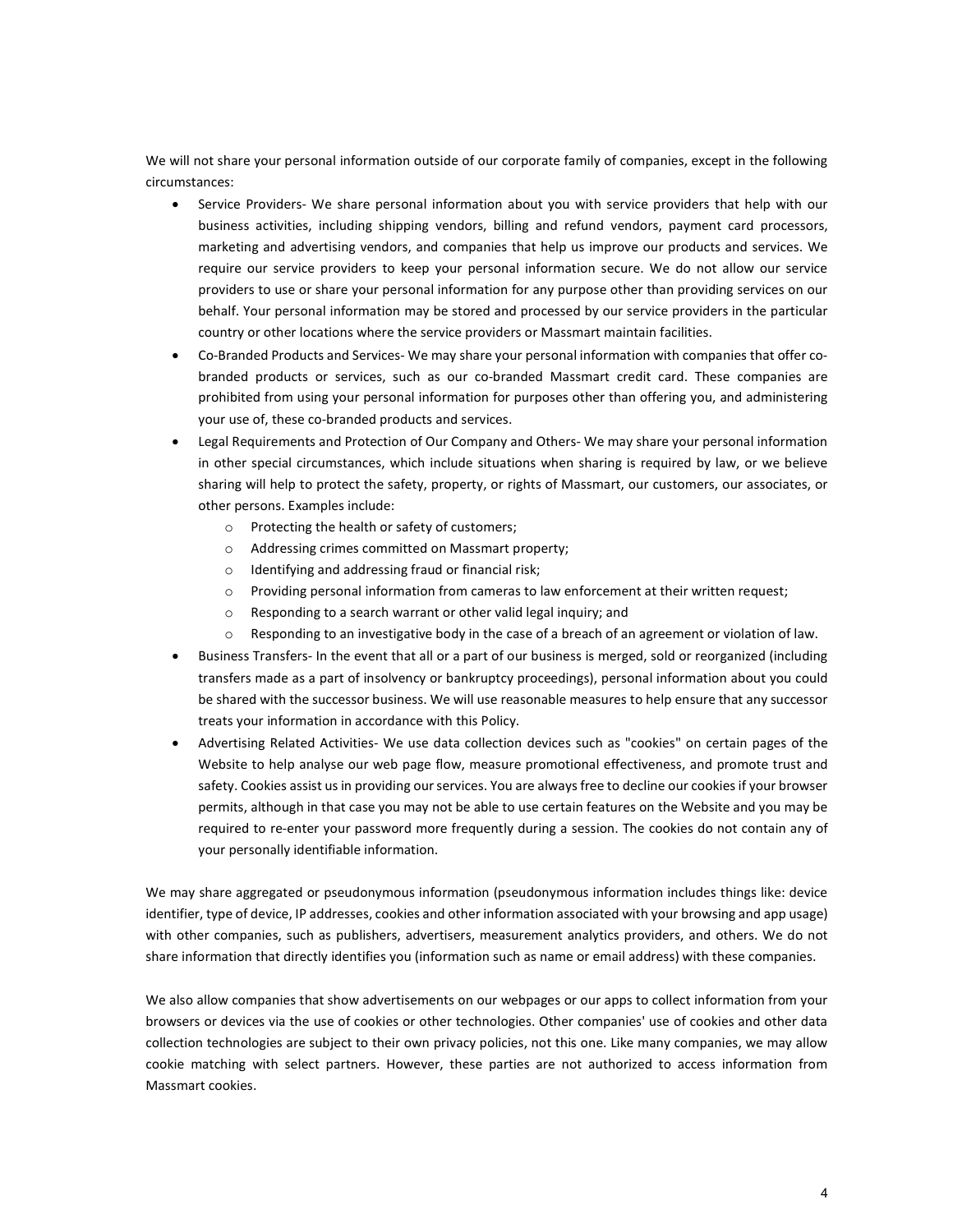Our Website also links to other websites that may collect personally identifiable information about you. Company is not responsible for the privacy practices or the content of those linked websites.

Where we need to transfer your personal information outside the borders of South Africa, we will ensure that we only transfer the personal information to countries that have similar privacy laws to those applicable in South Africa or to a party who is contractually bound to comply with data protections obligations which impose no lesser legal requirements than those imposed by POPIA.

Before transferring personal information to a third-party contractor, such as an authorised service provider, the Company will obtain assurances from the third party that it will process personal information in a manner consistent with this policy. Where we learn that a third party contractor is using or disclosing personal information in a manner contrary to this policy, we will take reasonable steps to prevent such use or disclosure.

#### With Your Consent

In circumstances other than those described above, we will ask for your affirmative consent before we share your personal information outside of our corporate family of companies, and we also will not sell or rent your personal information for money.

#### Websites and Mobile Applications

By using our websites, mobile applications, Wi-Fi and/ or by providing your information to us at any of our physical stores, you expressly consent to our collection and use of the information you disclose to us in accordance with this policy, including but not limited to your consent for us to share your information as set out in this privacy policy. If you disclose any personal information relating to other people to us, you warrant that you have the authority to do so and to permit us to use the information in accordance with this policy.

By using our websites, mobile applications, Wi-Fi and/ or by providing your information to us, you agree to the practices described in this policy and you agree to Massmart, its directors, officers, employees, servants, agents and/or contractors and/or other third parties to process (which will include collecting, using and disclosing) your personal information for the purposes stated in this policy.

If you do not agree to this policy, please do not use our websites, mobile applications, Wi-Fi and/ or provide your information to us. Any use by you of our websites, mobile applications, Wi-Fi and/ or any provision by you of your information will be deemed to constitute your acceptance of the terms in this policy.

## **Security**

The security and confidentiality of your personal information is important to us. We have implemented technical, administrative, and physical security measures to protect your personal information from unauthorised access or disclosure and improper use.

Access to your personal information is restricted to only to those employees who need the personal information to perform a specific job / task. All employees with access to Personal Information are kept up-to-date on our security and privacy practices. After a new policy is added, these employees are notified and/or reminded about the